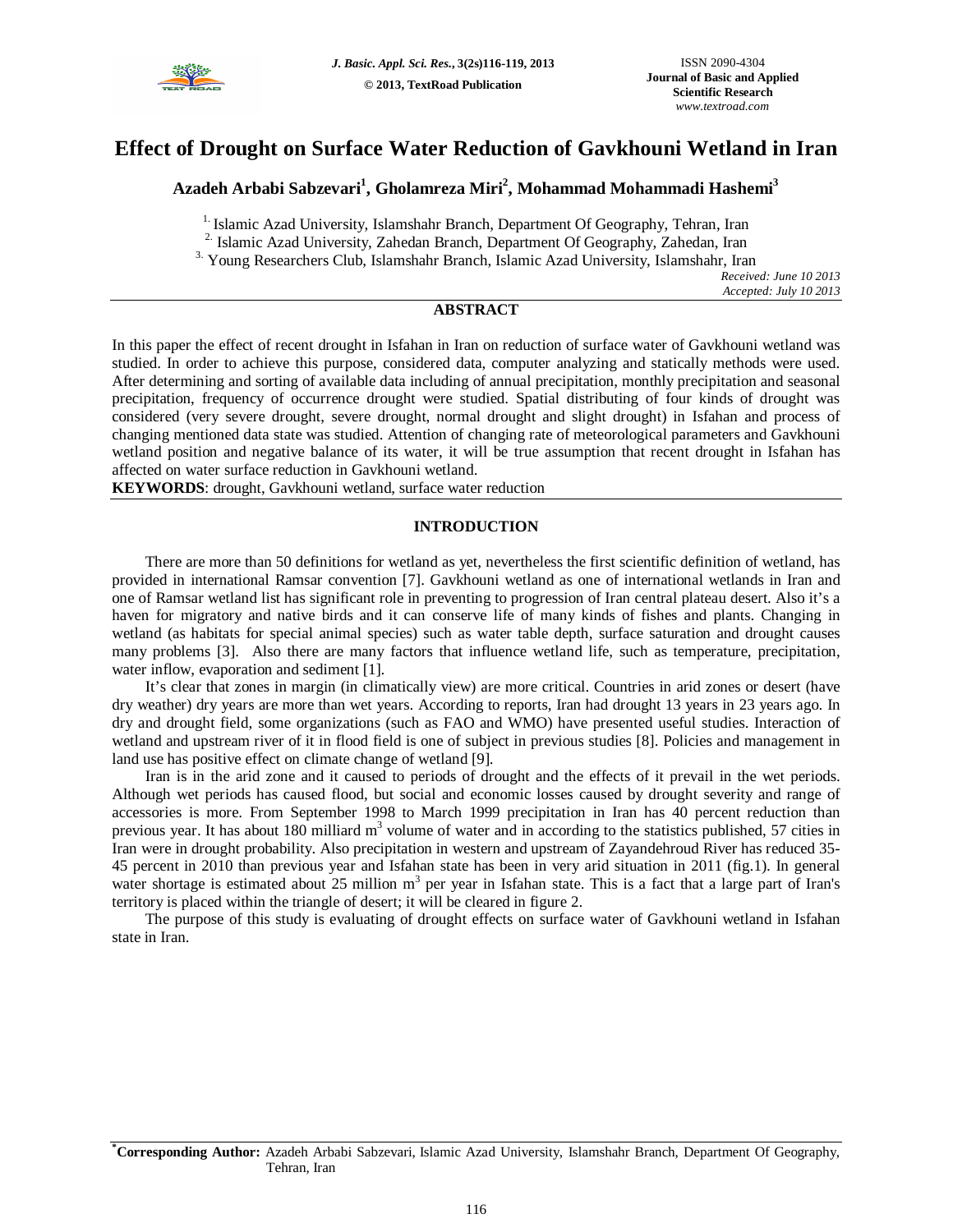

**Figure 1; 9 months precipitation in Iran (2010 and 2011) [6]**



**Figure 2; drought distributions in Iran in 2010**

#### **Evaluation of drought in Isfahan state**

In refer to drought delineated data and its spatial distribution (based on Isfahan Agricultural Research and Natural Supplies reports, fig.3) it is found that Isfahan is located in very arid zone, although there is in other states of Iran severe drought, normal drought and slight drought [6].

The results of the last drought monitoring from September 2010 to January 2010 in Agricultural Drought Management of Isfahan state [6], shows there are large area of this state is in severe drought (4.66% of the area). Also all of this state is in drought, and a large part of Gavkhouni wetland is located in south of Isfahan state.



**Figure 3 drought distributions in Isfahan state in 2010**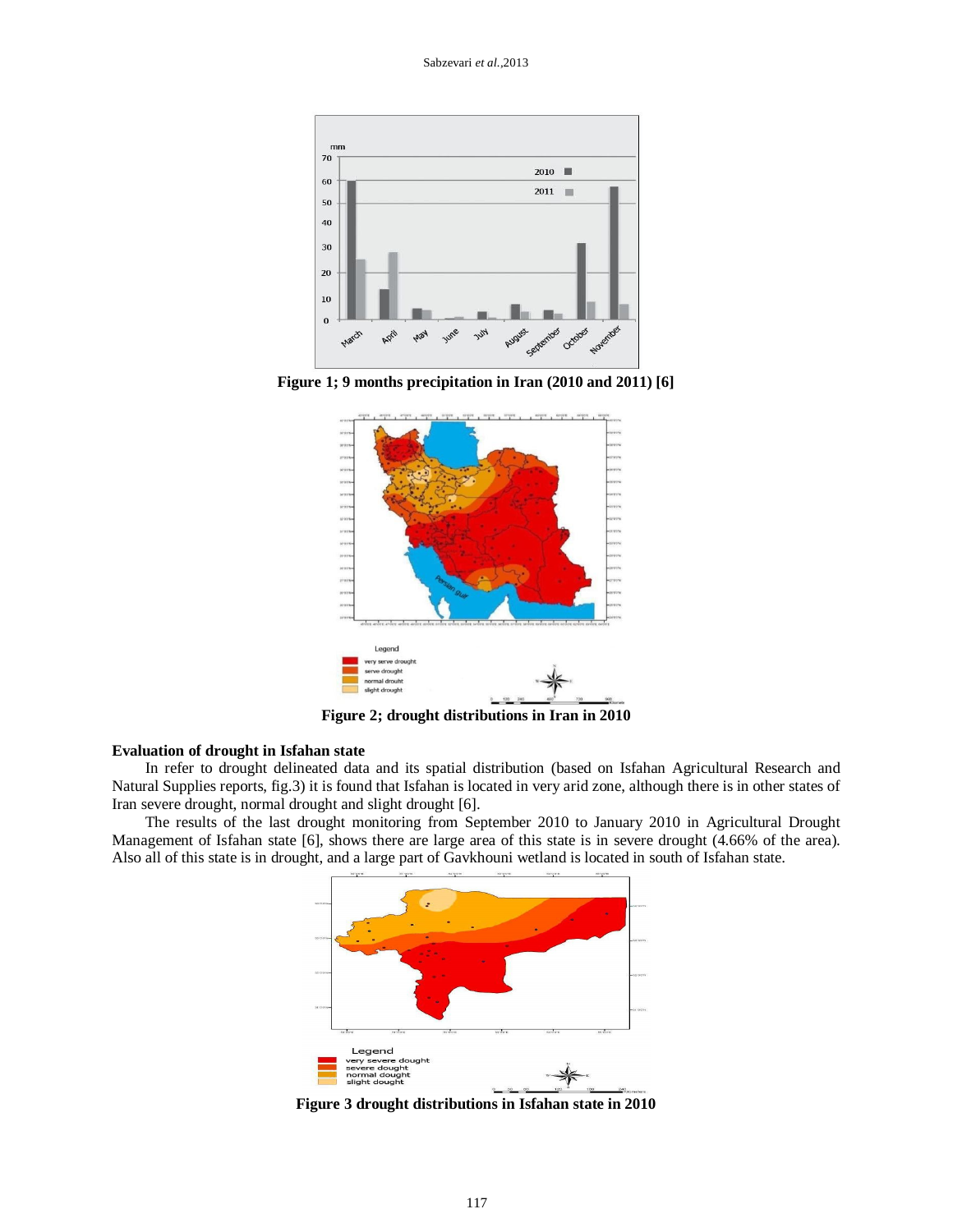#### **Isfahan precipitation from September 2010 to January 2010**

Mean of total Isfahan precipitation up to 2010 has been 3.32 mm, although the mean of long-term is 4.63 and the reduction of precipitation is 6.47 mm over long-term data. The most percentage of droughts in Iran is in Isfahan station (4.86% precipitation reduction over long-term). Four-month changes in precipitation show that Isfahan station s had no precipitation, from September 2010 to December 2010. Precipitation was 44% less than long-term of it in October 2010. At November 2010 there was not any significant precipitation. So the percentage of drought was the maximum for 4 month. In general autumn of 2010 was the most droughts in Isfahan in a few years ago (only 9.2 mm of precipitation). Also in winter amount of precipitation was less than it long-term, but drought was less than autumn. In general the central basin (Markazi Basin) of Iran shared only 6.48% of total precipitation on Ian basins in autumn 2010 (fig. 4) [2].



**Figure 4 percentage of rainfall in Iran basins in autumn 2010** 

#### **Geographical properties of the area**

Upstream of Zayandehroud valley in Isfahan state is located in North-East section of Isfahan-Sirjan basin and its direction is from North-West to South-East and the length of this valley is about 300 km in mentioned basin and finally its downstream is in East part of Gavkhouni wetland. Gavkhouni basin is located in 140 km from South-East of Isfahan and 30 km from Varzaneh historical city. The heith of this basin is 1470 m-msl and has triangular shape. Maximum width is 50 km and maximum length is 25 km. The area of this basin is 98000 km<sup>2</sup>. More than 50 km<sup>2</sup> of it is desert.

#### **Weather properties of Gavkhouni wetland**

Gavkhouni basin has warm weather and it's a large part of deserts of Iran. In attention to Varzaneh data weather station where is the nearest station to basin, the daily mean temperature is between 1.83  $\degree$ C to 28.9  $\degree$ C in different months per year and minimum mean temperature is -6.6  $\rm{^{\circ C}}$  and 37.4  $\rm{^{\circ C}}$  as maximum temperature. Totally the temperature of 5 months is more than 20<sup>oc</sup> and 5 months has less temperature (less than 10<sup>oc</sup>). According to statically data in weather station mean of annual precipitation is 83 mm. However annual evaporation was estimated about 3000-3200 mm/year in Gavkhouni wetland [5].

#### **Gavkhouni wetland hydrology**

In base of quantities studies in Gavkhouni basin, the total annual precipitation is  $15.4$  milliard  $m<sup>3</sup>$ .  $1/16$  of the basin precipitation distributes in Zayandehroud River (960 million  $m<sup>3</sup>$ ). The upstream of Zayandehroud River (as only water source of Gavkhouni basin) is in heith of Zardkuh in Chaharmahal Va Bakhtiari state. Also there are many reaches that in warm days in year are dry. There are some small seasonal rivers in Shahreza and Izadkhast regions that water of them flow in Gavkhouni wetland directly, but water received form these sources is little.

#### **RESULTS**

Mean annual precipitation in Isfahan state is 40.8 mm and precipitation in winter is more and in summer is the least amount. Mean annual temperature has been 15.6  $\rm{^{\circ}C}$  that summer has been the hottest season and winter has